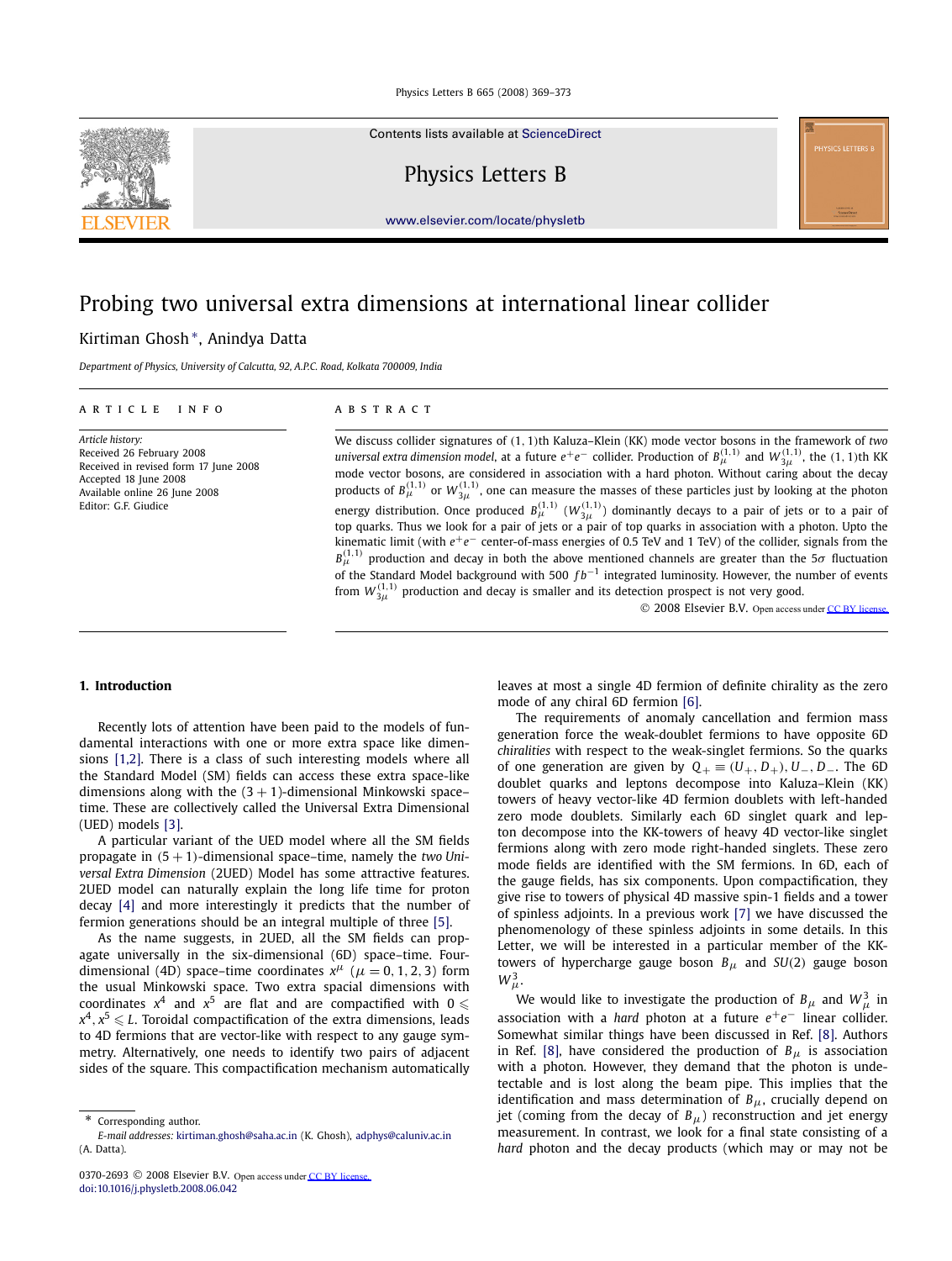<span id="page-1-0"></span>detectable always) of  $B_\mu$  and  $W_\mu^3$ . In some sense our method is complementary to that used in Ref. [\[8\].](#page-4-0) The advantages of tagging the photon, will be illuminated in the next section.

The tree-level masses for  $(j, k)$ th<sup>1</sup> KK-mode particles are given by  $\sqrt{M_{j,k}^2 + m_0^2}$ , where  $M_{j,k} = \sqrt{j^2 + k^2}/R$ . The radius of compactification, *R*, is related to the size of the extra dimensions, *L* via the relation  $L = \pi R$ ,  $m_0$  is the mass of the corresponding zero mode particle. As a result, the tree-level masses are approximately degenerate. This degeneracy is lifted by radiative corrections.

Conservation of momentum (along the extra dimensions) in the full theory, implies KK number conservation in the effective 4D theory. SM-like interactions in the 6D (called the *bulk interactions*), give rise to the *KK-number conserving* as well as *KK-parity conserving* interactions, in 4D effective theory after compactification. However, one can generate KK number violating (KK parity conserving) operators at one loop level, starting from the bulk interactions. Structure of the theory demands that these operators can only be on *(*0*,* 0*),(*0*, L)* and *(L, L)* points of the *chiral square*. In this Letter, we will exploit one such KK-number violating coupling to find a characteristic signature of 2UED model at an *e*+*e*− collider. Namely, we will discuss the collider signatures of  $B^{(1,1)}_{\mu}$  and  $W^{(1,1)}_{3\mu}$ , the  $(1,1)$ th KK excitations of the  $U(1)$  and neutral *SU*(2) gauge bosons.  $B^{(1,1)}_{\mu}$   $(W^{(1,1)}_{3 \mu})$  couples to an electron–positron pair via KK-number violating coupling [\[9\]:](#page-4-0)

$$
\mathcal{L} = \left[\bar{e}(c_L^V P_L + c_R^V P_R)\gamma^\mu e\right] V_{\mu}^{(1,1)}.\tag{1}
$$

Where,

$$
c_L^B = \frac{g'g^2}{16\pi^2} \left(\frac{9}{8} + \frac{91g'^2}{24g^2}\right) \ln \frac{M_s^2}{M_{j,k}^2},
$$
  
\n
$$
c_R^B = \frac{g'^3}{16\pi^2} \left(\frac{59}{6}\right) \ln \frac{M_s^2}{M_{j,k}^2},
$$
  
\n
$$
c_L^{W^3} = \frac{g^3}{16\pi^2} \left(-\frac{11}{24} + \frac{3g'^2}{8g^2}\right) \ln \frac{M_s^2}{M_{j,k}^2},
$$
  
\n
$$
c_R^{W^3} = 0.
$$
\n(2)

These couplings also have logarithmic dependence on the cutoff scale,  $M_s$ , of the theory. We assume  $M_s$  to be 10 times the compactification scale *R*−<sup>1</sup> following [\[9\].](#page-4-0)

Contributions to the KK-number violating operators like Eq. (1) might be induced by physics above the cut-off scale. We assume that those UV generated localized operators are also symmetric under KK parity, so that the stability of the lightest KK particle which can be a promising dark matter candidate [\[11\],](#page-4-0) is ensured. Loop contributions by the physics below cut-off scale  $M_s$  are used to renormalize the localized operators [\[12\].](#page-4-0)

# **2. Signatures at future** *e***+***e***− collider with photon tag**

Resonance production of  $B^{(1,1)}_{\mu}$ , has been investigated in the context of Tevatron and LHC in [\[9,10\]](#page-4-0) and in the context of future *e*+*e*− collider in [\[8\].](#page-4-0) However, in this Letter, we will reconsider the prospects of  $B^{(1,1)}_{\mu}$  (also  $W^{(1,1)}_{3\mu}$ ) production and detection at future  $e^+e^-$  colliders, exploiting the KK-number violating couplings defined in Eq. (1).

There is a disadvantage of *e*<sup>+</sup>*e*<sup>−</sup> collision. Unless the mass of the particle, we want to produce, matches exactly with the *e*+*e*− center-of-mass energy, resonance production cross-section is



**Fig. 1.** Cross-sections (fb) of  $e^+e^- \to \gamma B^{(1,1)}_{\mu}$  (solid line),  $\gamma W^{(1,1)}_{3\mu}$  (dashed line) for *e*+*e*− center-of-mass energies 0.5, 1 TeV, respectively.

miniscule. This compels us to consider the  $B_{\mu}^{(1,1)}$   $(W_{3\mu}^{(1,1)})$  production in association with a photon ( $\epsilon^+e^- \rightarrow \gamma B^{(1,1)}_{\mu}, \gamma W^{(1,1)}_{3\mu}$ ). This particular production mechanism has many interesting consequences. First of all, just measuring the photon energy one can have the knowledge of the mass of  $B_{\mu}^{(1,1)}$ , without caring about the decay products of  $B_{\mu}^{(1,1)}$ . Moreover, we will also notice that, the production cross-section grows with mass of  $B_{\mu}^{(1,1)}$  ( $W_{3\mu}^{(1,1)}$ ).

 $B^{(1,1)}_{\mu}$  and  $W^{(1,1)}_{3 \mu}$  production in association with a photon takes place in *e*+*e*− collision, via *t(u)* channel. Spin averaged matrix element squared at the LO is given by :

$$
\overline{\sum |\mathcal{M}|^2} = 4\pi \alpha_{em} \big(c_L^{V^2} + c_R^{V^2}\big) \bigg(\frac{u}{t} + \frac{t}{u} + \frac{2m_V^2 s}{ut}\bigg),\tag{3}
$$

*s*, *t*, *u* are the usual Mandelstam variables, and  $c_L^V$ ,  $c_R^V$  are defined in Eq. (2). The numerical values of the cross-sections are presented in Fig. 1 against the masses of  $B_{\mu}^{(1,1)}$  and  $W_{3\mu}^{(1,1)}$  for two different values of *e*<sup>+</sup>*e*<sup>−</sup> center-of-mass energies. Fig. 1 shows a very interesting variation of cross-section. In spite of the fact that, the couplings in Eq. (1) do not increase with the masses or  $R^{-1}$ , the cross-section increases when the mass of  $V_{\mu}^{(1,1)}$  approaches closer to the center-of-mass energy, which is fixed for a particular collider. This, in fact, is a more general phenomena not specific to the 2UED model. The probability of the photon emission from one of the initial *e*− or *e*+, increases with the diminishing photon energy. One can easily check that for a fixed center-of-mass energy ( $\sqrt{s}$ )

<sup>1</sup> Each member of a KK-tower is specified by a pair of integers, called the KKnumbers.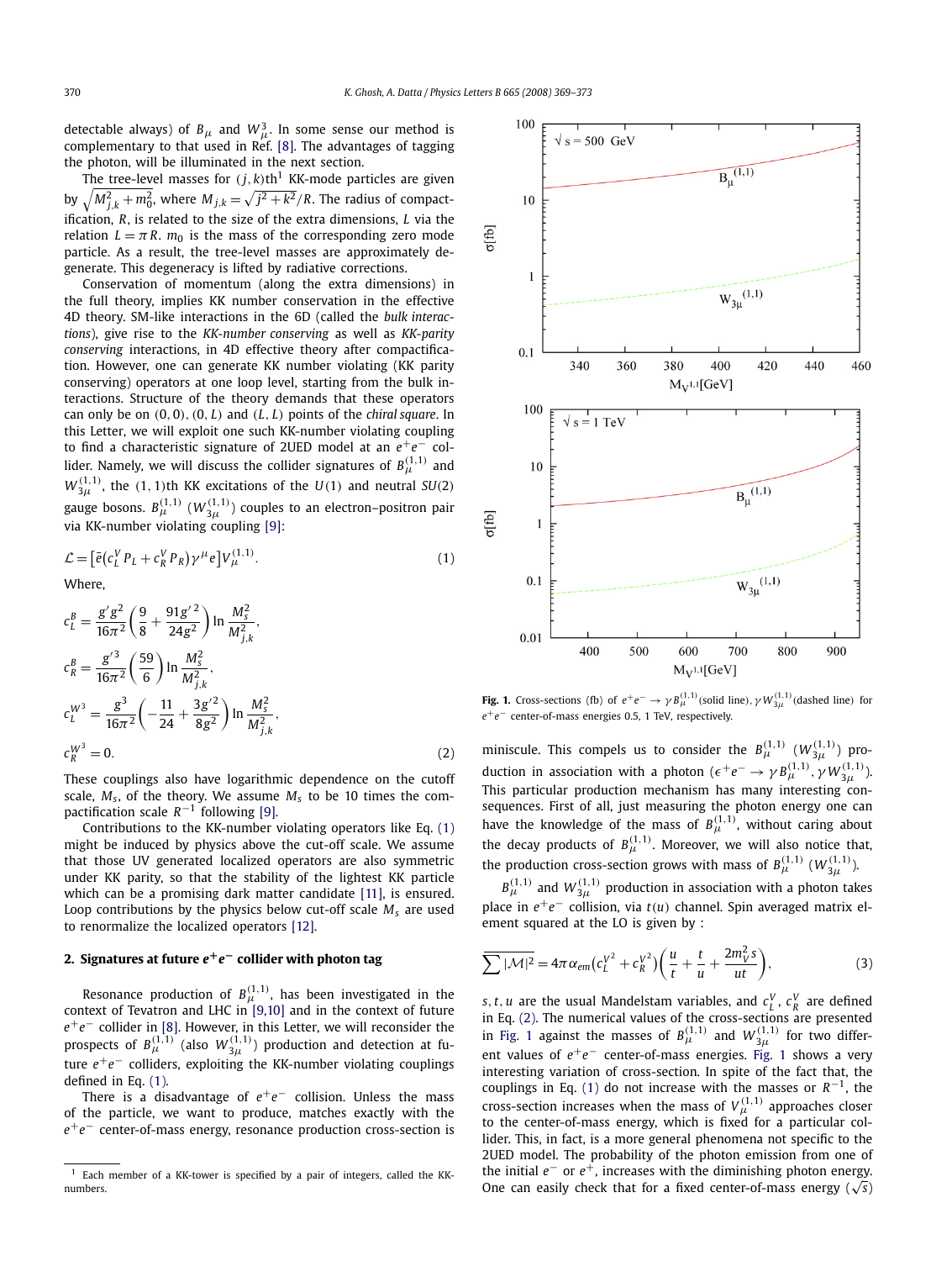2200

of the collider, photon energy  $E_{\gamma}$  is given by:  $\frac{s-m^2}{2\sqrt{s}}$ . Thus a KK gauge boson mass closer to the center-of-mass energy reduces the photon energy which in turn increases the cross-section. Similar effects can take place in the cases of single production of sneutrinos [\[13\]](#page-4-0) (in association with a photon) via lepton number violating couplings; graviton production in ADD or RS model (in association with a photon) [\[14\].](#page-4-0)

The increase of cross-section with mass can also be very easily understood by looking at Eq. [\(3\).](#page-1-0) Both, *u* and *t* are proportional to the photon energy  $E_\gamma$ . An increasing  $B^{(1,1)}_{\mu}$  or  $W^{(1,1)}_{3 \mu}$  mass would mean (for a fixed  $e^+e^-$  center-of-mass energy) a diminishing *u* and *t*. This in turn enhances the cross-section with mass.

Rate of  $B^{(1,1)}_{\mu}$  production is always an order of magnitude higher than the rate of  $W^{(1,1)}_{3 \mu}$  production over the mass range upto the kinematic limit.  $W^{(1,1)}_{3 \mu}$  couples only to the left-handed electrons via the *SU*(2) gauge coupling. On the other hand,  $B^{(1,1)}_{\mu}$ couples to both left- and the right-handed electrons (see Eq. [\(2\)\)](#page-1-0). Moreover, a partial cancellation between two terms in the expres- $\sin$  of  $c_L^{W^3}$  makes the  $W^{(1,1)}_{3 \mu}$  production cross-section smaller. The dominance of  $B^{(1,1)}_{\mu}$  cross-section over the  $W^{(1,1)}_{3 \mu}$  can be partially explained from these couplings.

We can now discuss the signals of  $B^{(1,1)}_{\mu}$  and  $W^{(1,1)}_{3 \mu}$  production at  $e^+e^-$  collisions. Once produced,  $B^{(1,1)}_{\mu}$   $(W^{(1,1)}_{3 \mu})$  dominantly decays to a pair of light quark jets. It also decays to a *b*¯ *b* or *tt*¯ pair. We collectively look for two jets (light or *b*-flavoured) from the decay of  $B^{(1,1)}_{\mu}$  or  $W^{(1,1)}_{3\mu}$  and a nearly mono-energetic photon. If we look at the energy distribution of the photons,  $B^{(1,1)}_{\mu}$  and  $W^{(1,1)}_{3 \mu}$ production would be characterised by two (mono-energetic) peaks  $m_{W_{3\mu}^{(1,1)}}^2 - m_{B_{\mu}^{(1,1)}}^2$ 

separated by,  $\Delta E_{\gamma} =$  $\frac{\mu}{2\sqrt{s}}$ .

Production of  $B^{(1,1)}_{\mu}$   $(W^{(1,1)}_{3 \mu})$ , in association with a photon, is twofold advantageous. Instead of a fixed center-of-mass energy, now the effective center-of-mass energy of the collision (which produces the new physics) can vary over a range thus makes it possible to produce  $B^{(1,1)}_{\mu}$  and/or  $W^{(1,1)}_{3\mu}$  with different masses. Moreover, by measuring the energy of the photon, we can determine the masses of  $B^{(1,1)}_{\mu}$  and  $W^{(1,1)}_{3\mu}$  without caring about the decays of these particles.<sup>2</sup>  $B^{(1,1)}_{\mu}$  or  $W^{(1,1)}_{3 \mu}$  dominantly decays to a pair of jets. One can thus measure the masses of  $B^{(1,1)}_{\mu}$  or  $W^{(1,1)}_{3 \mu}$ , directly by measuring the jet energies. Authors in Ref. [\[8\],](#page-4-0) have investigated the production of  $B^{(1,1)}_{\mu}$  in  $e^+e^-$  collision. They have emphasised on directly measuring the jet energies and reconstructing the  $B^{(1,1)}_{\mu}$  mass. This involves, identification and energy measurement of *both* the jets coming from the  $B^{(1,1)}_{\mu}$  decay. However, photon identification and measurement of its energy in electromagnetic calorimeter can be done more easily in comparison to the same exercise with the jets.

For an ideal detector with infinitely high resolution, the photon energy distribution is ideally an delta-function at  $E_\gamma = \frac{s - m_{V\mu}^2}{2\sqrt{s}}$  . As a consequence of finite detector resolution and initial state radiation (ISR) the photon energy distribution is smeared. However, the effects which smear the  $E<sub>\gamma</sub>$  peak, cannot change the position of the peak, enabling us to measure the masses of  $B^{(1,1)}_{\mu}$  or  $W^{(1,1)}_{3 \mu}$  just by looking at the position of the peaks in the *Eγ* distribution. This method works well, independent of any particular decay mode of



**Fig. 2.** Photon energy distribution for  $\gamma + 2j$ -events for signal (dashed histogram) and background (solid histogram). The monoenergetic (in case of the signal) photon peak is smeared due to ISR effects and finite detector resolution. We have used  $R^{-1} = 630$  GeV, and  $\sqrt{s_{ee}} = 1$  TeV.

 $B^{(1,1)}_{\mu}$  ( $W^{(1,1)}_{3 \mu}$ ). As for example, one can consider the case of  $B^{(1,1)}_{\mu}$ decaying to  $t\bar{t}$  (branching ratio of  $B^{(1,1)}_{\mu}(W^{(1,1)}_{3\mu}) \rightarrow t\bar{t}$  is 30 (15) %). Final state comprises of missing energy/momentum due to the presence of neutrinos if one allows the top quarks to decay semileptonically. In such a situation, reconstructing the  $B^{(1,1)}_{\mu}$  mass will be difficult. Even when the top quarks decay hadronically, we have to be careful about reconstructing the two top quarks out of the six jets. This would be a challenging task. However, just by looking at the nearly mono-energetic photon, we ease our task by a considerable amount.

We have also estimated the SM contribution to the  $\gamma + 2j$ final state. Fig. 2 shows the  $E<sub>\gamma</sub>$  distributions for signal (dashed histogram) and background (solid histogram) for an *e*<sup>+</sup>*e*<sup>−</sup> centerof-mass energy of 1 TeV. We have used  $R^{-1} = 630$  GeV for the purpose of illustration in this figure. ISR effects have been included in our analysis following the prescription in Ref. [\[16\].](#page-4-0) To include a realistic detector response, we have smeared the photon and jet momenta using a Gaussian smearing [\[17\].](#page-4-0) The topology of signal and background events are more or less the same. As a result, the kinematic cuts defined below are for the purpose of selection only.

The following selection criteria are applied on signal and backgrounds:

$$
p_T^{\gamma} > 10 \text{ GeV}, \qquad p_T^j > 20 \text{ GeV},
$$
\n
$$
|\eta_Y| < 2.5, \qquad |\eta_j| < 3,
$$
\n
$$
\Delta R \left( \equiv \sqrt{\Delta \eta^2 + \Delta \phi^2} \right) \text{ (between any pair of photon and jets)} > 0.7.
$$

In [Table 1,](#page-3-0) the total number of signal events in the bins corresponding to the peak in the photon energy distributions and its two adjacent bins are presented for different values of *R*<sup>−</sup>1. We have used a bin size of 5 GeV. The total number of background events corresponding to the above three bins are also presented with their 1*σ* fluctuations. It is evident from the table, almost upto the kinematic limit of the  $e^+e^-$  collision, signal from  $B^{(1,1)}_{\mu}$ is always greater than the 5*σ* fluctuation of the background. However, the signal from  $W^{(1,1)}_{3 \mu}$  is weaker and merely can surpass the 1*σ* fluctuation of the SM background for  $W^{(1,1)}_{3\mu}$  masses closer to the *e*<sup>+</sup>*e*<sup>−</sup> center-of-mass energy. Thus it is not possible to mea-

<sup>&</sup>lt;sup>2</sup> Similar technique has been exploited in [\[15\]](#page-4-0) to find the signals of doublycharged Higgs at an *e*−*e*− collider.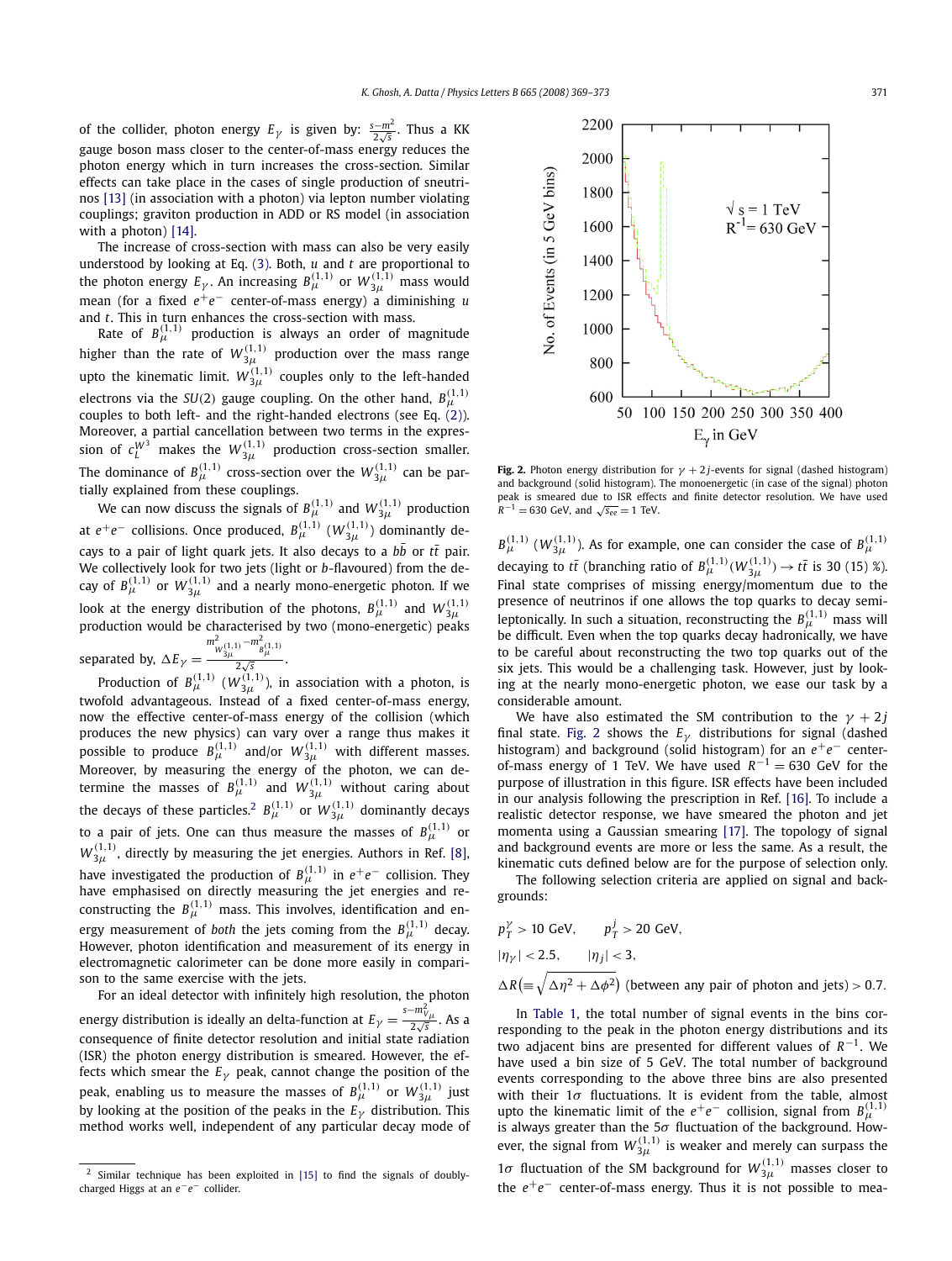#### <span id="page-3-0"></span>**Table 1**

Number of *γ* + 2*j* signal and SM background events for two values of *e*<sup>+</sup>*e*− center-of-mass energies assuming 500 fb<sup>-1</sup> integrated luminosity. 1σ fluctuations of the background events are also shown in the brackets. The entries marked with a dash, correspond to the situations when number of events are too small, or  $B^{(1,1)}_{\mu}$  ( $W^{(1,1)}_{3 \mu}$ ) production is kinematically disallowed

| $e^+e^-$<br>$C$ -o-M<br>Energy | $R^{-1}$ in GeV | $B^{(1,1)}_{\mu}$            |                 |                     | $W_\mu^{3(1,1)}$            |                 |                          |
|--------------------------------|-----------------|------------------------------|-----------------|---------------------|-----------------------------|-----------------|--------------------------|
|                                |                 | $m_{B^{(1,1)}_{\mu}}$<br>GeV | Signal<br>Event | Background<br>Event | $m_{W_\mu^{3(1,1)}}$<br>GeV | Signal<br>Event | Background<br>Event      |
| 500 GeV                        | 280             | 387.3                        | 5900            | 19258 (139)         | 433.8                       | 253             | 26593 (163)              |
|                                | 290             | 401.1                        | 6713            | 20368 (143)         | 448.7                       | 349             | 34031 (184)              |
|                                | 300             | 414.9                        | 7701            | 22207 (149)         | 463.7                       | 520             | 50011 (224)              |
|                                | 310             | 428.8                        | 9005            | 24814 (158)         | 478.7                       | $-$             | $\qquad \qquad -$        |
|                                | 340             | 470.3                        | 24296           | 59938 (245)         | 523.6                       | -               | $\overline{\phantom{m}}$ |
| 1 TeV                          | 300             | 414.9                        | 348             | 2889 (54)           | 463.7                       | 10              | 2499 (50)                |
|                                | 400             | 553.3                        | 430             | 2038 (45)           | 613.8                       | 14              | 1932(44)                 |
|                                | 550             | 760.8                        | 948             | 2096 (46)           | 840.4                       | 43              | 2538 (50)                |
|                                | 630             | 871.4                        | 2082            | 3013(55)            | 961.5                       | 210             | 8444 (92)                |
|                                | 690             | 954.4                        | 6552            | 7482 (87)           | 1052.4                      |                 |                          |

#### **Table 2**

Number of *γ* + <sup>2</sup>*<sup>t</sup>* signal and SM background events for two values of *<sup>e</sup>*+*e*<sup>−</sup> center-of-mass energies assuming 500 fb−<sup>1</sup> integrated luminosity. 1*σ* fluctuations of the background events are also shown in the brackets. The entries marked with a dash, correspond to the situations when number of events are too small, or  $B^{(1,1)}_{\mu}$  ( $W^{(1,1)}_{3 \mu}$ production is kinematically disallowed or  $B^{(1,1)}_{\mu}$   $(W^{(1,1)}_{3 \mu})$  decay to  $t \bar t$  is kinematically not possible

| $e^+e^-$<br>$C$ -o- $M$<br>Energy | $R^{-1}$ in GeV | $B^{(1,1)}_{\mu}$            |                 |                     | $W_\mu^{3(1,1)}$              |                   |                     |
|-----------------------------------|-----------------|------------------------------|-----------------|---------------------|-------------------------------|-------------------|---------------------|
|                                   |                 | $m_{B^{(1,1)}_{\mu}}$<br>GeV | Signal<br>Event | Background<br>Event | $m_{W^{3(1,1)}_{\mu}}$<br>GeV | Signal<br>Event   | Background<br>Event |
|                                   | 250             | 345.8                        |                 |                     | 389.1                         | 8                 | 484 (22)            |
| 500 GeV                           | 280             | 387.3                        | 519             | 484 (22)            | 433.8                         | 18                | 774 (28)            |
|                                   | 295             | 408.1                        | 776             | 506(23)             | 456.2                         | 30                | 1305 (36)           |
|                                   | 310             | 428.8                        | 1115            | 711 (27)            | 478.7                         | 46                | 1673(41)            |
|                                   | 340             | 470.3                        | 3586            | 2248 (48)           | 523.6                         | $\qquad \qquad -$ |                     |
| 1 TeV                             | 300             | 414.9                        | 40              | 63(8)               | 463.7                         | $\qquad \qquad -$ |                     |
|                                   | 400             | 553.3                        | 76              | 77(9)               | 613.8                         | $\qquad \qquad -$ | $-$                 |
|                                   | 550             | 760.8                        | 189             | 126(11)             | 840.4                         | 5                 | 178 (13)            |
|                                   | 630             | 871.4                        | 461             | 245 (16)            | 961.5                         | 25                | 747 (27)            |
|                                   | 690             | 954.4                        | 1482            | 654 (26)            | 1052.5                        | $\qquad \qquad -$ |                     |

sure both the peaks over the SM background. This in turn kills the hope to measure the correlation between the masses and the cross-sections of the  $W_{3\mu}^{(1,1)}$  and  $B_{\mu}^{(1,1)}$  production in 2UED.

Now we will discuss the situation when  $B^{(1,1)}_{\mu}$  or  $W^{(1,1)}_{3 \mu}$  decays to  $t\bar{t}$ . Final state thus consists of a monoenergetic photon with decay products coming from the pair of top quarks. Instead of incorporating the detailed decay and reconstruction of top quarks at the detector level, we have multiplied our cross-sections by top reconstruction efficiency (0.55) in 6-jet and 4-jet plus 1-lepton channel [\[18\]](#page-4-0) in our analysis. In Table 2, the numbers of  $\gamma + 2t$  events corresponding to the bin (and its two adjacent bins) for which *Eγ* distributions shows the characteristic peak, are presented for signal and background. Number of 2 $t$  events from  $B^{(1,1)}_{\mu}$  are smaller with respect to the  $2j$  events, due to smaller branching ratio and topreconstruction efficiency. Number of background events are also smaller in 2*t* channel compared to the 2*j* channel.

Number of events from the  $B^{(1,1)}_{\mu}$  production and decay (either in 2 *j* or 2*t* mode) are always well above the 5*σ* fluctuations of the SM background. This opens up a possibility, to measure cleanly the relative strengths of the signals from  $B^{(1,1)}_{\mu}$  decaying into 2*j* and 2*t* channels.<sup>3</sup> Consequently one can determine the *ratios of the decay widths* of  $B^{(1,1)}_{\mu}$  into *jj* mode and  $t\bar{t}$  mode. This ratio is *not sensitive* to the cut-off scale *Ms* unlike the cross-sections. Apart from the coupling constants, the ratio depends only on  $B^{(1,1)}_{\mu}$  mass (not on other parameters like *R* or  $M_s$ ). Mass of  $B^{(1,1)}_{\mu}$  also can be measured independently from the peak position of  $E<sub>\gamma</sub>$  distribution. Using this value of experimentally measured mass, one can calculate the ratio as in the 2UED model. Finally, this theoretical number can be compared with the experimentally measured ratio of decay widths.

Number of  $\gamma + 2t$  events from  $W^{(1,1)}_{3\mu}$  production is again small and cannot compete with the SM background. For the sake of completeness, we have presented these numbers also in Table 2.

## **3. Conclusion**

To summarise, we have discussed a possible signature of  $B^{(1,1)}_{\mu}$  and  $W^{(1,1)}_{3\mu}$  production along with a hard photon, in the framework of 2UED model, at a future *e*+*e*− collider. Once produced these gauge bosons decay either to a pair of light quarks or to a pair of top quarks. So the signatures of these vector bosons are a pair of jets or a pair of top quarks with a nearly monoenergetic photon. Production of these *(*1*,* 1*)*-mode gauge bosons along with a single hard photon is advantageous. Without caring about the decay products of  $B_{\mu}^{(1,1)}$  and  $W_{3\mu}^{(1,1)}$ , one can measure the masses of these particles by measuring the energy of the photon. Number of signal events from  $B^{(1,1)}_{\mu}$  production is always greater than the 5*σ* fluctuation of the SM background, for *R*−<sup>1</sup> values up to the kinematic limit of the collision. Rate of  $W^{(1,1)}_{3\mu}$  production is small and cannot stand over the SM background in either 2t or 2j channel. Thus the measurement of the possible correlation between the masses of  $B_{\mu}^{(1,1)}$  and  $W_{3\mu}^{(1,1)}$  and their signal strengths is not pos-

<sup>3</sup> Modulo the detection efficiencies in both these channels, which could be determined beforehand from simulation and experimental data.